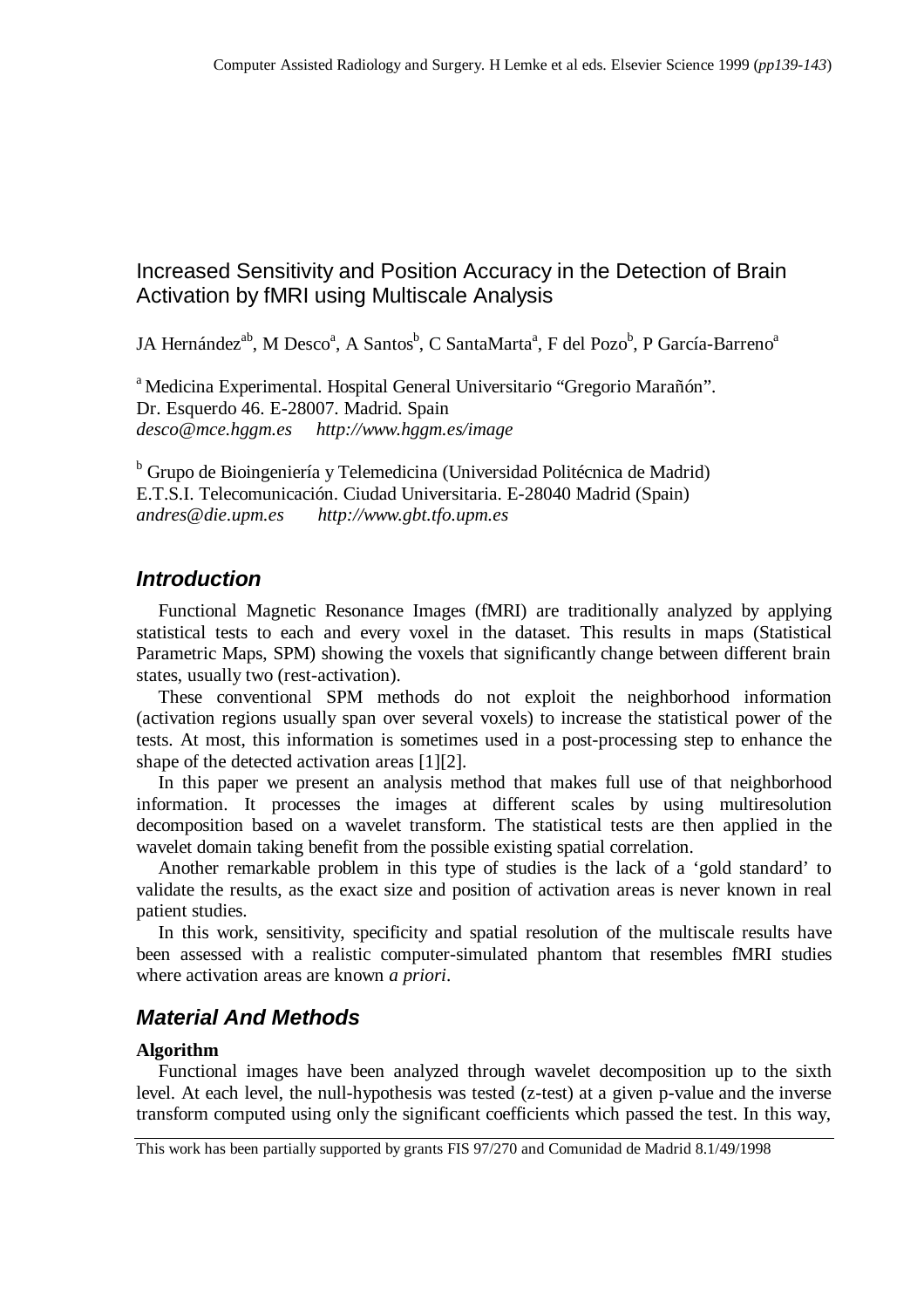information from voxels with a high spatial correlation is concentrated into a few wavelet coefficients.

#### **Software phantoms**

In order to validate the proposed method and to assess the performance of the different wavelet families and orders, fMRI computer-simulated phantoms were designed. As in these phantoms the activation regions are known, they make it possible to evaluate the performance of the multiscale methods under different conditions of activation and noise levels.

A set of phantom images has been built starting from a 2D baseline image with a uniform intensity level in a "brain-like" shape. On this image, four activation regions with irregular shape have been created (figure 1) with intensity levels that are 4 %, 3 %, 2 % and 1 % higher than the surrounding area (actual brain activation is in the order of 1 to 4%).

To simulate a real acquisition, all the images have been smoothed by a gaussian filter and white gaussian noise (5%, 3%, 2%) has been added.

Each phantom study contained four simulated fMRI scans (64x64x64) with two epochs in six activation-rest cycles.

#### **Evaluation**

Several wavelet basis functions have been tested: Haar, Daubechies, Spline, maxflat, Lemarie and symlets with 2, 4, 8, 16 coefficients, and Gabor (11 coefficients) [3,4].

The results of the standard z-test statistical parametric mapping (SPM) were used as a standard for the comparison. Tests were performed at three significance levels  $(p<0.05$ , p<0.01, p<0.001).

For each study, sensitivity (percentage of pixels activated in the phantom that have been properly detected as activated) and specificity (percentage of pixels correctly detected as not activated) have been measured.

### *RESULTS*

Figure 2 presents the result of the standard statistical parametric mapping.



**Figure 1**. Activation regions (1%, 2%, 3%, 4% activation levels) and phantom contour.



**Figure 2**. Standard statistical parametric mapping (z-test, p<0.05) , 5% noise level.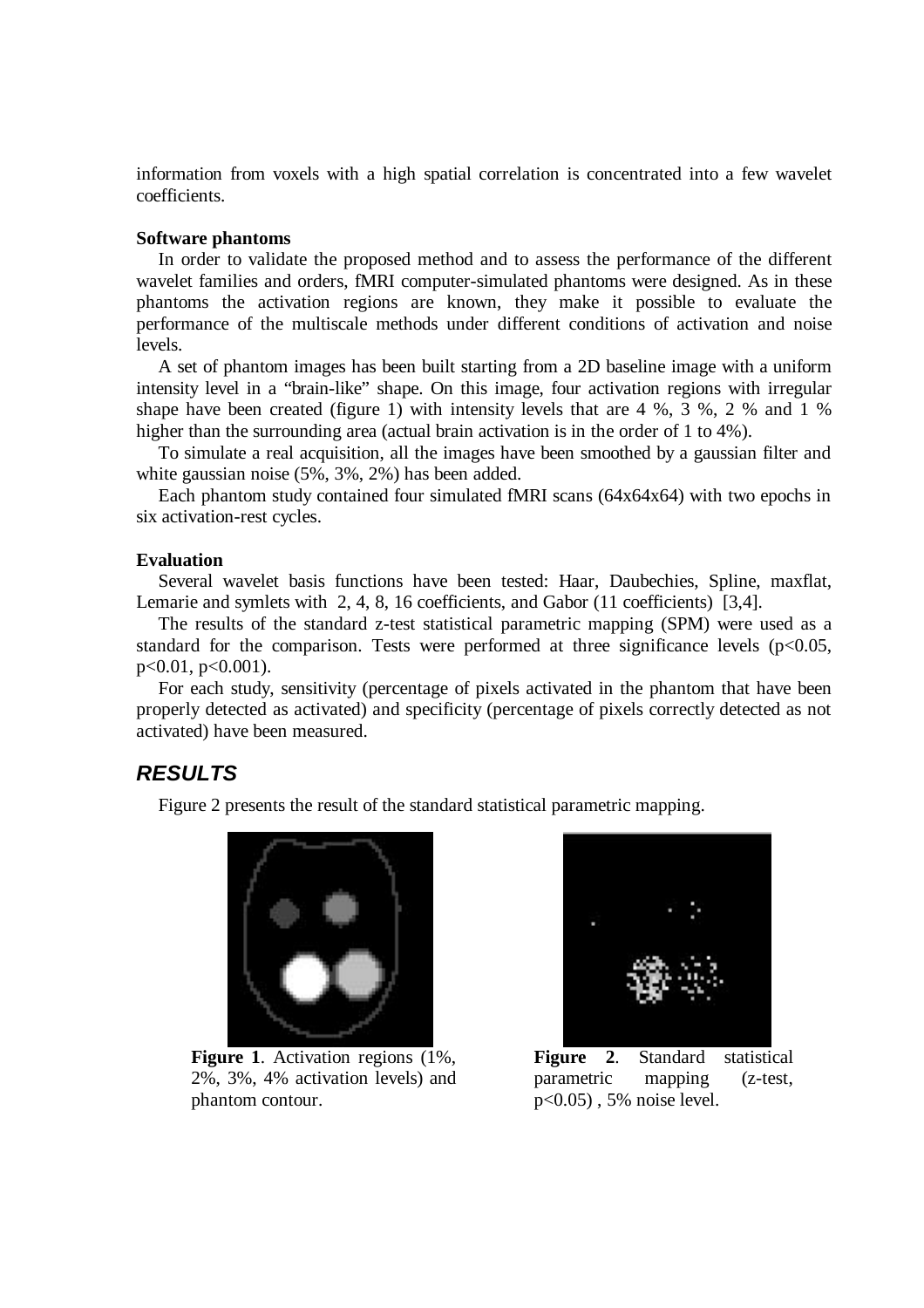Figure 3 shows an example of the output of the proposed method in three cases: Daubechies (16 coefficients), Lemarie (16 coefficients) and Gabor. The first two have been selected because they produce reasonably good images and have been mentioned in other references **[5,6]**. Gabor is included because it yields the best results.







**Figure 3.** Results of multiscale analysis ( $p<0.05$ , 5% noise level, Scale=2). From left to right, Daubechies (16 coef.), Lemarie (16 coef.) and Gabor.

Table1 compares the sensitivity and specificity rates of the traditional and multiscale approaches.

### **Table 1.**

Sensitivity and specificity of the analysis  $(5\% \text{ noise level}, p<0.05, \text{Scale}=2)$ 

| Activity | SPM z-test |         | Daub. 16 coef. |         | Lemarie 16 c. |         | Gabor     |         |
|----------|------------|---------|----------------|---------|---------------|---------|-----------|---------|
| level    | Sensitiv.  | Specif. | Sensitiv.      | Specif. | Sensitiv.     | Specif. | Sensitiv. | Specif. |
| 1%       | 0%         | 100\%   | 17%            | 99%     | 14%           | 99%     | 86%       | 95%     |
| 2%       | 5%         | 100\%   | 75%            | 98%     | 79%           | 99%     | 100\%     | 97%     |

Table 2 and figure 4 compare the results at two different noise levels: 3 and 5 %.

### **Table 2.**

Sensitivity and specificity at different noise levels. The figures are only shown for the region with 1 % activation ( $p<0.05$ , Scale=2).

| Noise | SPM z-test |         | Daub. 16 coef. |         | Lemarie 16 c. |         | Gabor     |         |
|-------|------------|---------|----------------|---------|---------------|---------|-----------|---------|
| Level | Sensitiv.  | Specif. | Sensitiv.      | Specif. | Sensitiv.     | Specif. | Sensitiv. | Specif. |
| 3 %   | 7%         | 100%    | 76%            | 94%     | 79%           | 96%     | 100\%     | 94%     |
| 5 %   | 0%         | 100%    | 17%            | 99%     | 14%           | 99%     | 86%       | 95%     |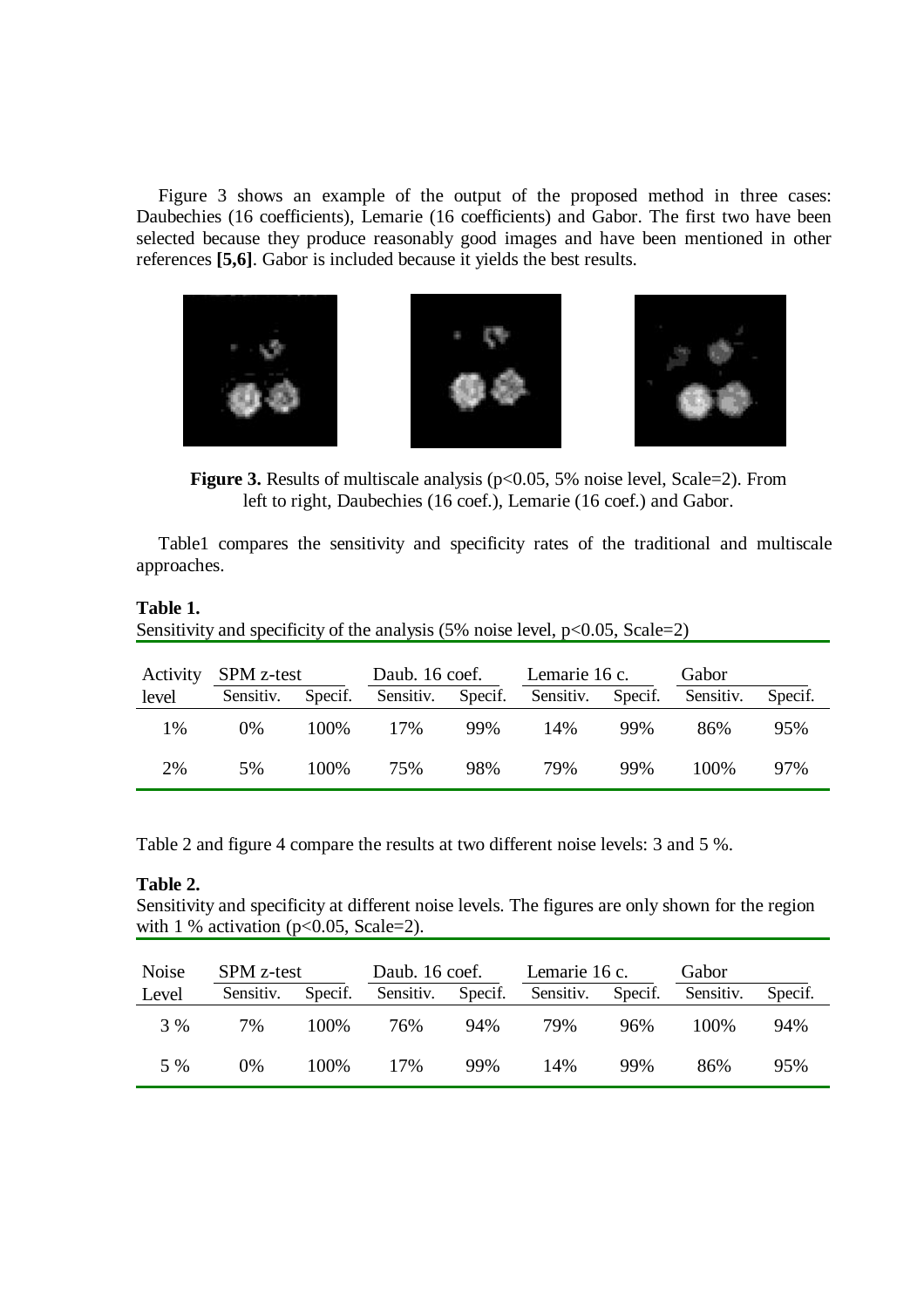

**Figure 4.** Result images of a phantom with a noise level of 3 % (top row) and 5 % (bottom row). From left to right, SPM, Daubechies (16 coef.), Lemarie (16 coef.) and Gabor ( $p<0.05$ , Scale=2).

### *Discussion and Conclusions*

With our phantom data, the conventional statistical parametric mapping detected the 4% activation area and only partially the 3% activation area. Multiscale methods clearly improved the sensitivity, being able to locate even the 1% activation area, with different degrees of spatial resolution. The best results were obtained with the multiscale Gabor decomposition, which provided the highest sensitivity/specificity rates, with a good spatial localization and shape determination.

Sensitivity decreases at higher noise levels both with traditional and multiscale methods. However, the advantage of the multiscale approach is more noticeable with low activation levels on noisy images.

The increase in sensitivity obtained is in accordance with some previously reported data **[5, 6].** However, these authors do not provide a quantitative assessment of their results, as they did not had a standard to compare with. Furthermore, they chose 'a priori' a single wavelet family and order, not providing comparative data. Our data show that the Gabor decomposition produces significantly better activation maps than the Daubechies and Lemarie wavelets previously proposed.

It is also interesting to remark that specificity is a very important parameter to take into account, as it is always possible to increase sensitivity at the expenses of an unreasonably low value of specificity. The correct shape of the detected activation areas is also very related to the specificity. This parameter cannot be calculated unless a gold standard is available.